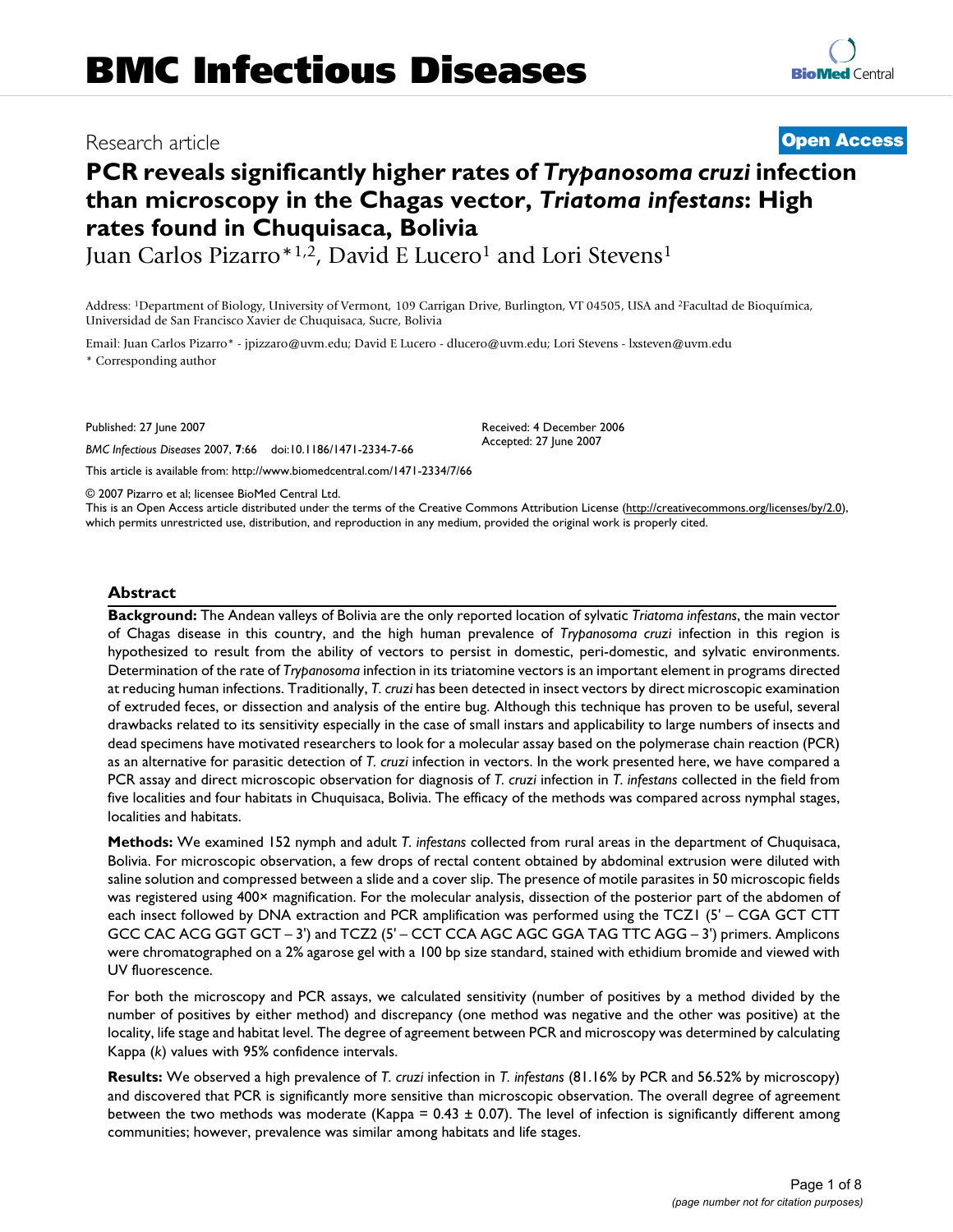**Conclusion:** PCR was significantly more sensitive than microscopy in all habitats, developmental stages and localities in Chuquisaca, Bolivia. Overall we observed a high prevalence of *T. cruzi* infection in *T. infestans* in this area of Bolivia; however, microscopy underestimated infection at all levels examined.

# **Background**

Chagas disease, caused by the parasite *Trypanosoma cruzi*, was ranked in the 1990's as the most serious parasitic disease in Central and South America in terms of social and economic impact [1]. In the early 1990s more than 16 million people were infected [2]. Recent progress under the aegis of the Southern Cone Initiative has been highly effective in Uruguay, Chile, most of Brazil, four provinces in Argentina, and one department in Paraguay [3,4] but in other high-risk areas success has been more modest. Active *T. cruzi* transmission is still present in Bolivia especially in the Departments of Cochabamba and Chuquisaca, located in the Andes. These areas report the highest prevalence in Bolivia for children less than five years of age, 22% and 35% respectively [5]. In South America, *T. infestans* is the most widespread vector of *T. cruzi*. The Andean valleys of Bolivia are the only reported location of sylvatic *T. infestans* [6,7], and the high human prevalence in this region is hypothesized to result from the ability of vectors to persist in domestic, peri-domestic, and sylvatic environments.

Determination of the rate of *Trypanosoma* infection in its triatomine vectors is an important element in programs directed at reducing human infections [8,9]. Traditionally, *T. cruzi* has been detected in insect vectors by direct microscopic examination of intestinal contents or dissection and analysis of the entire bug [10-12]. These conventional microscopy assays offer fairly reliable diagnosis with relatively low cost, however the method is best performed in living insects since once the insect is dead the parasite is nearly impossible to detect in insect feces [[13\]](#page-6-0). In many endemic countries, community-based insect collections monitor house infestation/re-infestation and subsequent determination of the rate of insect infection with *T. cruzi*. These programs include the collection of insects in geographically very isolated communities with seasonal road infrastructure for transportation of specimens to facilities with equipment for microscopic examination. Vectors, often stored for months after collection [14], frequently die before microscopic analysis is feasible. Moreover, microscopic observation is a laborious process, requiring about 10 minutes for extrusion of the abdomen to obtain the sample, mounting the plate and scanning per insect, so that a diligent and assiduous worker can assay about 50 specimens per day whilst incurring eyestrain and back pain. Repeatability is likely to wane through the day and is known to vary among observers. In addition, larger late instars and adult specimens are much easier to exude feces from for analysis; smaller instars are often ignored because of handling difficulties. Therefore, a fast and sensitive parasitological assay capable of working on degraded samples would enhance our ability to monitor the presence of *T. cruzi* in the triatomine vector of Chagas disease.

It is well known that PCR-based detection from feces or urine of reduviid bugs, and from blood samples of mammalian hosts is one of the most cost and time effective techniques and is usually superior in accuracy. Molecular assays based on the polymerase chain reaction (PCR) have been proposed as an alternative for parasitic detection of *T. cruzi* infection in vectors [10]. Several primers complementary to the conserved region of the kinetoplastminicircle part of the mitochondrial DNA have been used in PCR based assays in order to detect this parasite in vertebrate blood samples [8,11,[15\]](#page-6-1) and in fecal content of triatomines [16-18]. However, it has been suggested that the technique using the TCZ1 and TCZ2 primers that amplify a 188 bp of a 195-bp repetitive nuclear sequence is the most sensitive compared with methods using S35 and S36 primers to amplify a 330-bp minicircle sequence [10,19]. There are approximately 1.8× copies of the 195bp element per organism relative to the amplifiable minicircle regions making this assay a highly sensitive method for detecting small numbers of parasites [10].

Extensive spraying with insecticide has reduced *T. infestans* populations and consequently its *T. cruzi* infection [\[20](#page-6-2)], which is known to vary among hosts [21]. Scarce information is available on infection levels of *T. infestans* collected in the field taking into account early nymphal stages and considering vector habitat. We have compared a PCR assay, based on a repetitive 195-bp segment of nuclear DNA, to direct microscopic observation for diagnosis of *T. cruzi* infection. We examined 152 specimens including all nymphal instars and both sexes of adult *T. infestans*. Live insects were collected in and around houses, and in chicken coops as part of the community-based anti-Chagas programme from five communities in Chuquisaca, Bolivia (Table 1).

### **Methods**

### *Insect collection*

Insects were collected from five rural communities in the Bolivian highlands (2200–2600 meters above sea level), Department of Chuquisaca, Bolivia: Capilla Llave (18°58'46"S; 64°42'21"W), Jackota (19°04'00"S;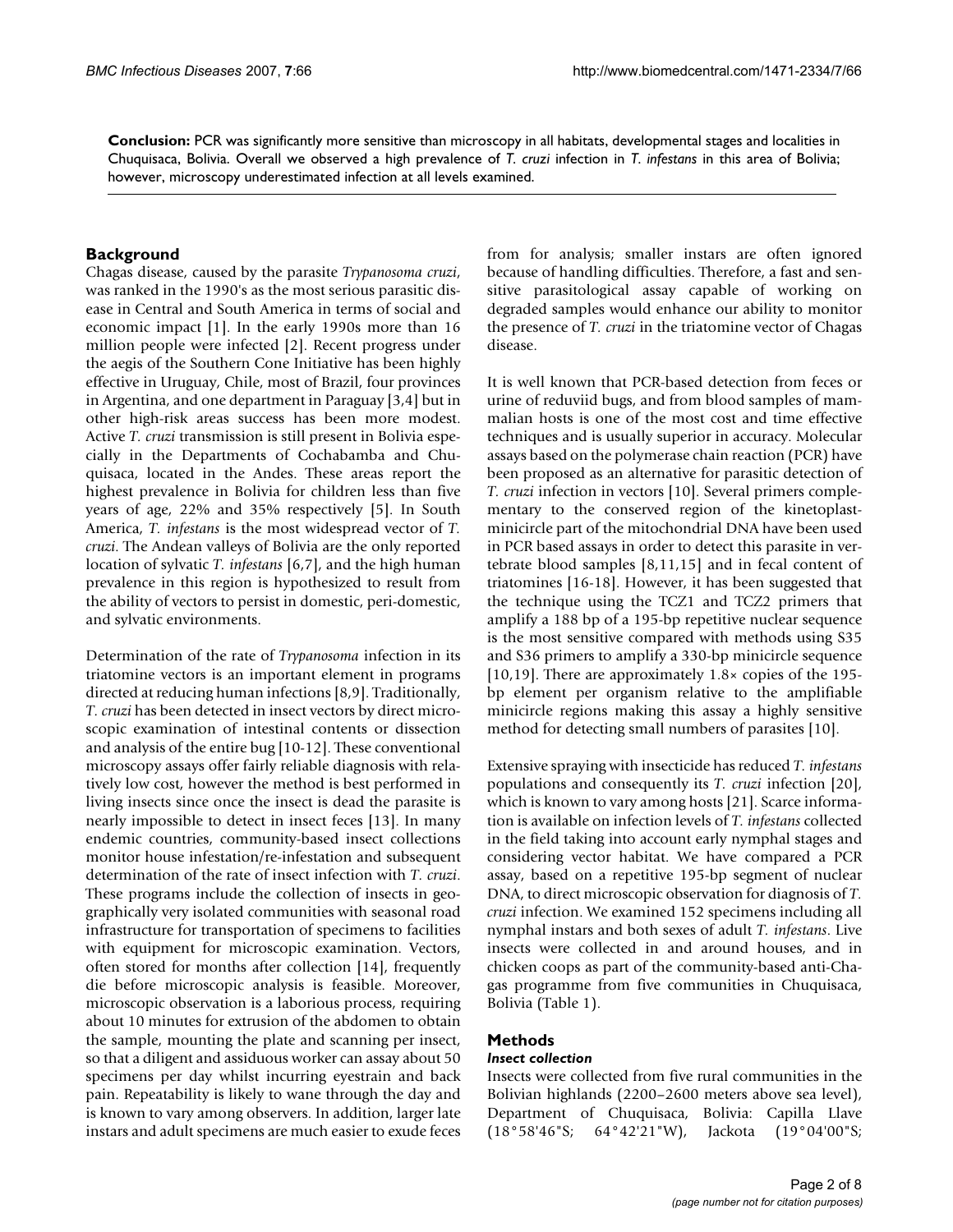64°48'00"W), Zurima (18°45'00"S; 65°04'60"W), Serrano (19°06'00"S; 64°22'00"W) and Carbajal (19°21'40"S; 65°18'14"W). The topography includes numerous valleys and small plateaus with very diverse climates [22]. Plateaus receive less than 500 mm precipitation annually and their average temperature is less than 10°C. The valleys present more moderate climates, with average temperature of 18°C and 500 – 600 mm precipitation. The region has a history of high rates of human infection for *T. cruzi* and high rates of house infestation by *T. infestans* [23]. Most houses have one or two adjacent bedrooms and a kitchen. The peri-domestic area comprises several structures neighboring the house, including pigpens; goat, sheep and cow corrals that we included in the category of "corrals" in our study; and chicken coops. The construction is generally of adobe walls for houses and fences of corrals, combined with roofs of earth covered with split cane or ceramic tile. Thorn scrub branches are often also used in corrals atop adobe blocks to limit livestock movement and protect adobe from rain.

Nymph and adult insects were collected from inside homes, as well as in their immediate vicinity, by the residents under the community-based anti-Chagas control program. Collection date, locality, and habitat (domestic, peri-domestic, chicken coop) were recorded and live insects, in plastic cups with folded paper, were transported to the vector control laboratory at the Servicio Departamental de Salud (SEDES) de Chuquisaca for microscopic analysis. After analysis, insects were placed in containers with 96% ethanol and shipped to the University of Vermont, USA for species and nymphal instar or adult sex identification [24] and DNA analysis.

### *Microscopy*

Rectal contents were removed through abdominal extrusion and microscopically examined for the presence of *T. cruzi* [25]. For microscopic observation, a few drops of the rectal content were diluted with saline solution and then compressed between a slide and a cover slip. Fifty microscope fields were examined for the presence of motile parasites at 400× magnification.

### *DNA extraction*

A new razor blade was used to collect 25 mg of tissue from the posterior part of each insect's abdomen. The cut was made as close to the posterior as possible to avoid the stomach, which has been shown to inhibit the PCR reaction [[13\]](#page-6-0). The tissue was placed in a 1.5 ml micro centrifuge tube using forceps that were placed in bleach and rinsed in water after each extraction to minimize contamination. Subsequent DNA extraction used the DNeasy kit (Qiagen, Valencia CA) following the protocol for animal tissues with 24-hour lysis. DNA concentration was measured using a Nanodrop 1000 spectrophotometer (Nanodrop, Bethesda, MD).

## *PCR amplification*

The primers used for the PCR amplification, were designated as TCZ1 (5' – CGA GCT CTT GCC CAC ACG GGT GCT – 3') and TCZ2 (5' – CCT CCA AGC AGC GGA TAG TTC AGG – 3') [10]. Reactions contained 10 μM of each primer, one Ready-To-Go PCR bead (Amersham Bioscience, Piscataway, NJ) and molecular biology grade water to 25 μl. We added 50–100 ng DNA to each reaction; however because DNA extracted from vectors could contain multiple types of DNA (e.g., insect + *T. cruzi*) we could not quantify the amount of *T. cruzi* DNA in each reaction. The PCR protocol included an initial denaturation at 94°C for 10 m; 30 cycles of 94°C for 20 s (to denature the template), cooling to 57°C for 10 s (to anneal the primers), and heating to 72°C for 30 s (for DNA synthesis) and final extension for 7 m at 72°C. Amplicons were chromatographed on a 2% agarose gel with a 100 bp size standard, stained with ethidium bromide and visualized using UV fluorescence. Positive controls confirmed the ability of primers to amplify *T. cruzi* target DNA and distilled water was used as template for negative controls (Figure 1). To rule out PCR inhibition by some components of the blood meal, some PCR-negative samples were spiked with 0.1 ng of *T. cruzi* DNA obtained from a pool of positive samples previously tested by sequencing.

# **Results**

Overall we observed a high prevalence of *T. cruzi* infection in *T. infestans* (81.16% by PCR and 56.52% by microscopy). The sensitivity was examined using the  $\chi^2$  test [26]. The sensitivity (number of positives by a method divided by the number of positives by either method) of PCR, 100%, is significantly higher than microscopy, 69.64%,  $(\chi^2 = 44.45. \text{ P} < 0.0001, \text{ Table 2})$  [26].

The degree of agreement was moderately high at 75.36%. In 24.64% of the cases where microscopy was negative the PCR was positive. Whereas discrepancy (PCR negative microscopy positive) was negative. The degree of agreement (1 – discrepancy) between PCR and microscopy was estimated by the agreement statistic, Kappa,  $\kappa$ :

$$
\kappa = \frac{p_o - p_e}{(1 - p_e)}.
$$

Where  $p_e$  is the proportion expected to agree by chance and  $p<sub>o</sub>$  is the overall agreement [27]. Low  $\kappa$  values represent slight agreement, and higher values indicate substantial agreement. If the two methods give conflicting results  $\kappa$  can be negative. Overall, the two methods have moderate agreement  $\kappa = 0.43$ , s.e. = 0.07 (Table 2) [26]. Both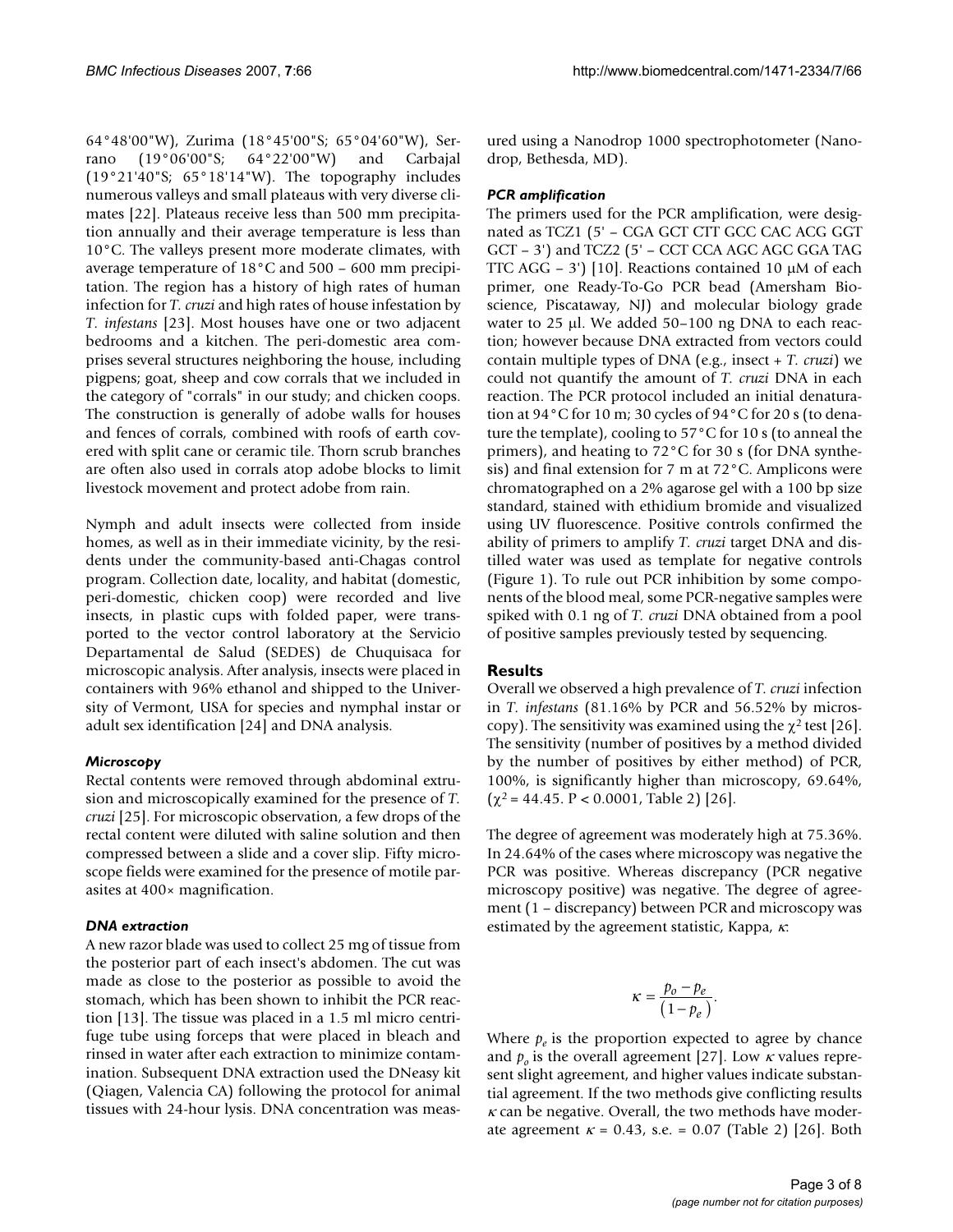|               |               | Stage |                |                |                |                |    |    |                 |  |
|---------------|---------------|-------|----------------|----------------|----------------|----------------|----|----|-----------------|--|
| Locality      | Habitat       | ΝI    | N <sub>2</sub> | N <sub>3</sub> | N <sub>4</sub> | N <sub>5</sub> | AF | AM | Total number    |  |
| lackota       | Goat corral   |       | 5              | 4              | 4              | 12             | 3  | 6  | 34              |  |
| Zurima        | Domicile      | 6     | 10             | 3              |                | 4              | 8  |    | 42              |  |
|               | Peri-domicile |       | 8              | 9              |                | 6              |    | 5  | 38              |  |
|               | Chicken-coop  |       |                | C              |                |                |    |    | 6               |  |
| Serrano       | Domicile      |       |                | 4              |                | 3              |    |    | $\overline{10}$ |  |
|               | Peri-domicile |       |                |                |                |                |    |    |                 |  |
|               | Chicken-coop  |       |                |                |                |                |    |    | 3               |  |
| Capilla Llave | Peri-domicile |       |                | 5              |                | 7              |    |    | 4               |  |
| Carbajal      | Chicken-coop  |       |                |                |                |                | າ  |    | $\overline{4}$  |  |
| Total number  |               | 10    | 26             | 29             | 8              | 34             | 20 | 25 | 152             |  |

**Table 1: Geographic origin, habitat and developmental stage of** *T. infestans* **from Chuquisaca, Bolivia, included in the study**

A = Adult; F = Female; M = Male; N1–N5 = First to fifth nymphal instars

techniques significantly differ in all communities except in Serrano, even though in this community the Kappa value was small (Figure 2). The difference between PCR and microscopy was significant in all habitats (Figure 3).

The sample sizes by locality, habitat and life stage are shown in Table 1. Because of the unequal sampling we tested the prevalence of infection for effects of age, habitat and locality separately. In three cases there was a reasonable sample size for specimens from a single locality and habitat; therefore, we tested for an age affect using these groups. Serrano had only one adult and Carbajal had only adults, thus we excluded these two localities from the age effect analysis. The value for the logistic regression [26] of PCR result vs age was not significant for each of these groups; Jackota goat corral, Zurima domicile and Zurima peri-domicile (χ<sup>2</sup> = 0.74, P > 0.05; χ<sup>2</sup> = 3.09, P > 0.05; χ<sup>2</sup> = 0.33, P > 0.05), demonstrating that likelihood of infection does not vary with age. Because the age-effect was not significant, we pooled the age groups to examine the effects of habitat. Vectors from the three habitats in Zurima, domestic, peri-domestic and chicken coop, did not differ in prevalence of infection (Likelihood ratio  $\chi^2$  = 1.80, P > 0.05). Variation among the localities, tested after pooling across the non-significant habitat and life stage factors, showed that two communities Serrano and Carbajal had significantly lower prevalence than the others ( $F = 10.09$ ; d.f. = 4;  $P < 0.0001$ , Figure 4). The efficacy of PCR vs microscopy may be affected by age, habitat or localities; for example, microscopic detection may be more accurate in larger life stages. We computed the accuracy of microscopy vs nymphal life stage for data pooled across habitats for the three communities with similar prevalence (Zurima, Jackota and Capilla Llave, data not shown). There was no significant association between age and accuracy ( $χ² = 2.00, P > 0.05$ ).

#### **Discussion**

We have compared microscopy and PCR for the main vector of Chagas disease in Bolivia taking into account four different habitats and the life stage of the vectors examined from five localities in Northern Chuquisaca. The major finding is that the PCR is significantly more sensitive than microscopy and this result is not dependent on the life stage (or size) or habitat of the insect examined. Except for Serrano, all other communities showed that PCR was significantly more sensitive than microscopy.

The high level of infection of insects collected in the field is similar to a study done on *T. infestans* in the Paraguayan endemic zone for Chagas disease. In Paraguay, slightly more than 84% of the samples were positive by molecular analysis using PCR-Southern hybridization [14], compared to 81% in the present study. However the discrepancy varied between the two studies, in Paraguay only 26% were positive by direct microscopic observation whereas our study detected more than 56% as infected by microscopy.

Not all studies have shown PCR to be more sensitive. In a study published in 1995 on field collected *T. infestans* from Bolivia, the discrepancy between the two methods was 14.70%: microscopy was significantly more sensitive than PCR when amplifying the hypervariable region of kinetoplast DNA minicircles of *T. cruzi* [\[17\]](#page-6-3). Usually PCR is the more sensitive method, for example a 1996 report of *T. cruzi* detection in *T. infestans* fed on patients with chronic Chagas disease showed a discrepancy of 46% with respect to the microscopic detection [8] and in 1999 is was reported that in *Rhodnius prolixus* from Guatemala, using primers for the conserved region of the kinetoplast minicircles, the discrepancy was 34.9% [\[13](#page-6-0)]. The relative sensitivity of PCR is even larger when analyzing dead insects. In *T. dimidiata*, higher rates of infection were revealed when studying rectal samples as compared to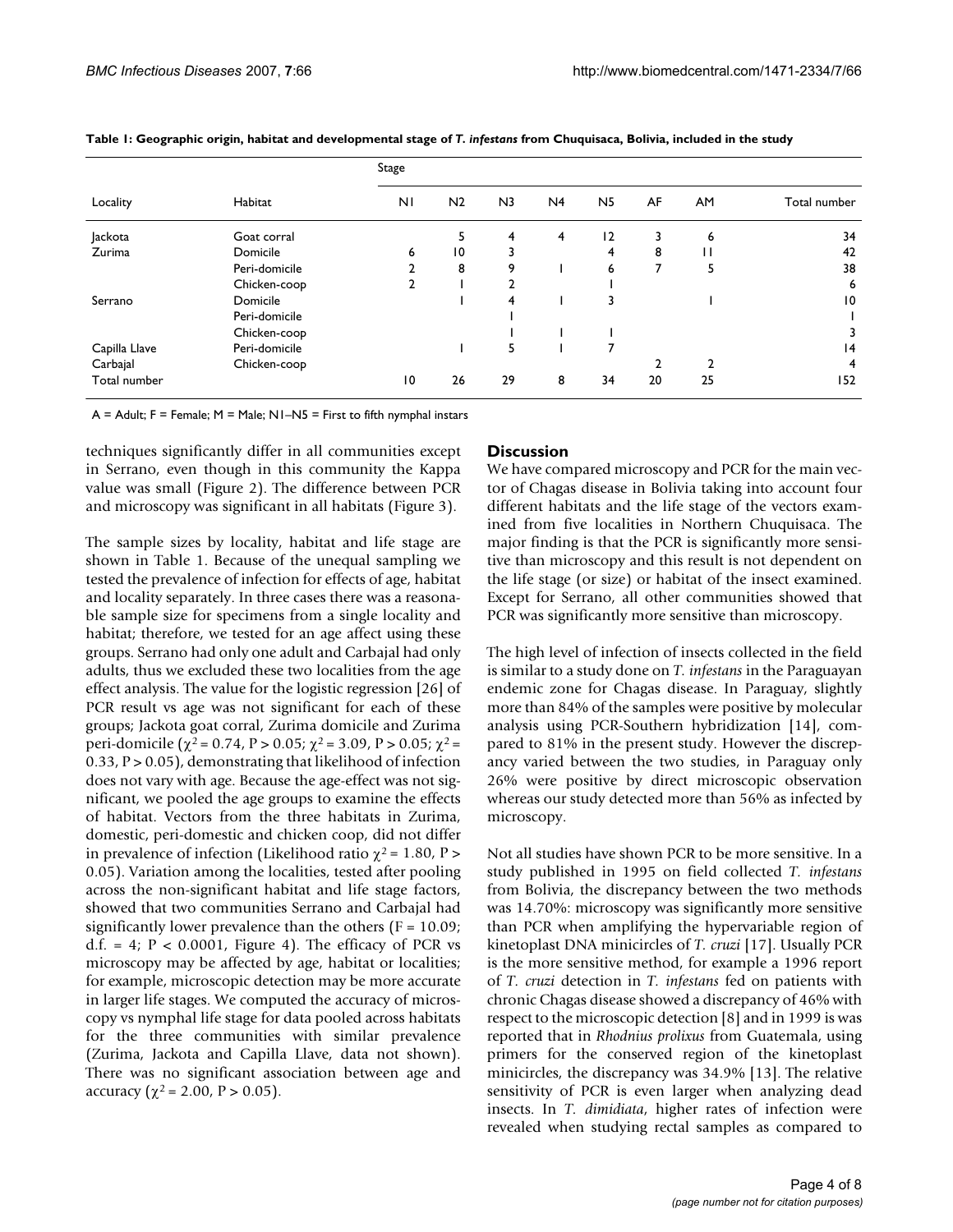

### The 188-bp PCR product amplified from **Figure 1** *T. cruzi* DNA in 2% agarose gel stained with ethidium-bromide

The 188-bp PCR product amplified from *T. cruzi* DNA in 2% agarose gel stained with ethidium-bromide. Lane 1, 100 bp ladder; lane 2, positive control; lane 3, negative control, water as template; lanes 6, 10 and 12, negative results; lanes 4, 5, 7, 8, 9 and 11, positive results.

those from intestine and stomach; although the difference was not significant, prevalence detected by PCR was higher than for microscopy (Discrepancy = 14.5%) [\[13](#page-6-0)]. The use of different primers and sample processing procedures [16], improvements in PCR detection limits or differences in the microscopes, and variation in intensity of *T. cruzi* infection in *T. infestans* [\[13\]](#page-6-0) could all contribute to differences in sensitivity of the two methods. Considering the results of this and other studies, the most sensitive method appears to be using TCZ1 and TCZ2 primers directed to amplify a 188 bp of the 195-bp repetitive nuclear sequence and sampling the rectum of the bug.

The prevalence of infection showed to be significantly different among the communities considered. However, there were not enough insects collected per locality to adequately compare prevalence of infection among different communities except for Jackota and Zurima. Interestingly there were no differences among the different habitats and the accuracy did not vary with vector life stage. However, the discrepancy between both techniques was significant by habitat and locality, except in Serrano. We found high prevalence of infection in younger nymphs. This could be a reflection of the early exposure to infection in areas with high prevalence of *T. cruzi* infection in humans and other

| Table 2: Comparison of PCR and Microscopy for T. cruzi detection in T. infestans by developmental stage* in Chuquisaca, Bolivia |  |  |  |
|---------------------------------------------------------------------------------------------------------------------------------|--|--|--|
|                                                                                                                                 |  |  |  |

| Stage          | PCR %  | Microscopy % | Sample size     | $P-value**$ | Discrepancy % | Kappa     | s.e.      |
|----------------|--------|--------------|-----------------|-------------|---------------|-----------|-----------|
| N <sub>1</sub> | 80.00  | 60.00        | $\overline{10}$ | 0.05        | 20.00         | 0.54      | 0.26      |
| N <sub>2</sub> | 80.00  | 48.00        | 25              | 0.02        | 32.00         | 0.37      | 0.14      |
| N <sub>3</sub> | 82.61  | 47.83        | 23              | 0.03        | 34.78         | 0.32      | 0.14      |
| N <sub>4</sub> | 100.00 | 50.00        | 6               | 0.39        | 50.00         | <b>NA</b> | <b>NA</b> |
| N <sub>5</sub> | 80.00  | 70.00        | 30              | < 0.0001    | 10.00         | 0.74      | 0.14      |
| A              | 79.55  | 56.82        | 40              | 0.0002      | 24.44         | 0.38      | 0.13      |
| Total          | 81.16  | 56.52        | 138             | < 0.0001    | 24.64         | 0.43      | 0.07      |
| Sensitivity    | 100.00 | 69.64        |                 | < 0.0001    |               |           |           |

\* Serrano and Carbajal not included in the analysis

N1–N5 = First to fifth nymphal stages; A = Adults; PCR = Polymerase Chain Reaction;

Discrepancy = PCR positive and Microscopy negative; NA = Non applicable

\*\* P-value = Probability that the differences in infection rates between techniques is due to chance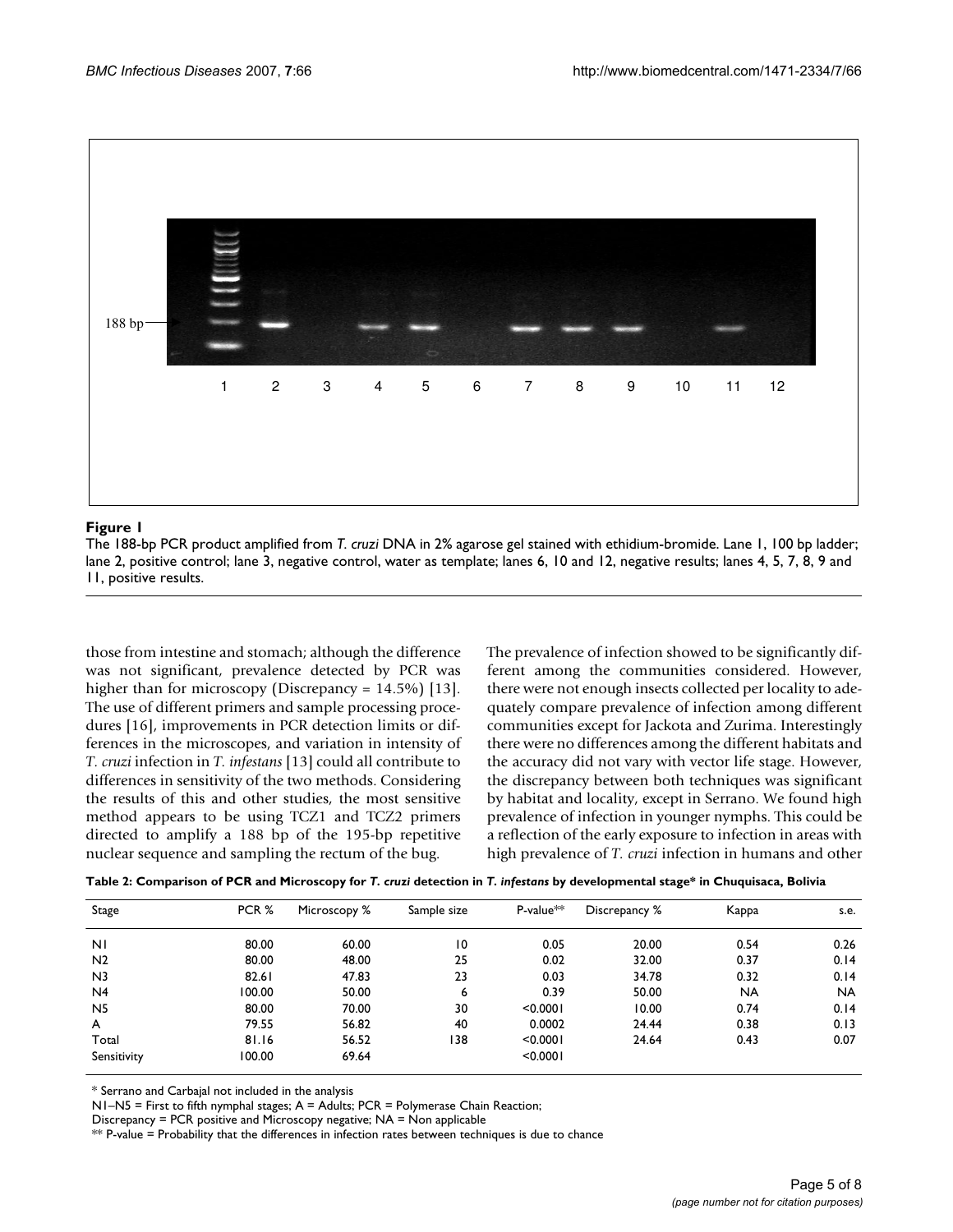

### Figure 2

Agreement between PCR and microscopy by locality; numbers above bars are values of Kappa.

hosts, which is the case of this area of Bolivia. This fact provides additional evidence of the importance of younger nymphs in parasite transmission [9].

A potential problem with PCR detection of *T. cruzi* is the occurrence of false-positive results caused by contamination of reaction mixtures with amplicon from previous reactions that used the same set of primers [19]. Because of the high percentage of specimens with negative microscopy and positive PCR, we were careful to include controls consisting of distilled water to test for the possibility of spurious results caused by contamination. We are confident that this problem is absent or minimal in our study because of the consistent lack of amplification in all negative controls. Water, rather than DNA extracted from uninfected insects, for the negative control has the advan-



\*P<0.05

#### Figure 3

Agreement between PCR and microscopy by habitat; numbers above bars are values of Kappa.

tage that it lacks PCR inhibitors that may be present in other substrates, ruling out contamination in a reaction mixture most likely to amplify DNA. To further reduce the chances of cross-contamination, only one sample per insect was obtained and the dissection and PCR processing were performed in separate areas of the laboratory. The fragment size of positive samples and positive control reactions were as expected for *T. cruzi* (Figure 1). In addition, PCR negative samples spiked with 0.1 ng of *T. cruzi* DNA showed amplification after a second PCR. Comparison of the sequence of our PCR products to those in Gen-Bank confirmed that the amplified product was *T. cruzi* DNA.

The usual standard for microscopic examination for parasite prevalence is based in the observation of 50 fields. For *T. cruzi* infection in *T. infestans* this takes approximately 10 minutes per sample. It is important to note that samples must be fresh because observers are looking for motile parasites. Difficulty in maintaining live insects or in maintaining live parasites within insects may lead to an underestimation. Observer fatigue may occur when many samples are processed in a single day, resulting in failure to notice parasites in some samples. This may be especially true when infection intensity is low as is the case in insects fed on chickens and other peri-domestic hosts. Low prevalence is often associated with low infection intensity [21]. In our study this may explain in part the disagreement between PCR and microscopy by locality as the difference in *T. cruzi* prevalence was significant. Another issue with microscopic observation is that it is usually difficult to obtain a fecal drop from first and second instar nymphs leading to an undersampling in estimation of the rate of infection in these stages, or observers may bias sampling towards later instars. These are not issues in the PCR assay.

We have shown that PCR is a useful method to detect *T. cruzi* infection in the insect vector *T. infestans*. The procedure works well even from samples taken from dead insects, in which case microscopy has been shown to be inadequate [[13](#page-6-0)]. The PCR can also be used to monitor the infection status of triatomines infesting rural dwellings by examining only the feces left on paper sensors hung on the walls of the houses [9]. The abundance and specificity of the 195-bp repetitive element make it an ideal target sequence for primer-directed amplification of *T. cruzi* DNA. Another advantage of PCR over microscopy is that the sample can be processed long after the insect is collected or the sample taken from the abdomen. This is particularly useful in endemic countries, where the collection of insects is often in remote areas and specimens are transported for analysis days to weeks later. The DNA extractions, amplifications, and analyses of dozens of insects can be conducted simultaneously and the numbers of par-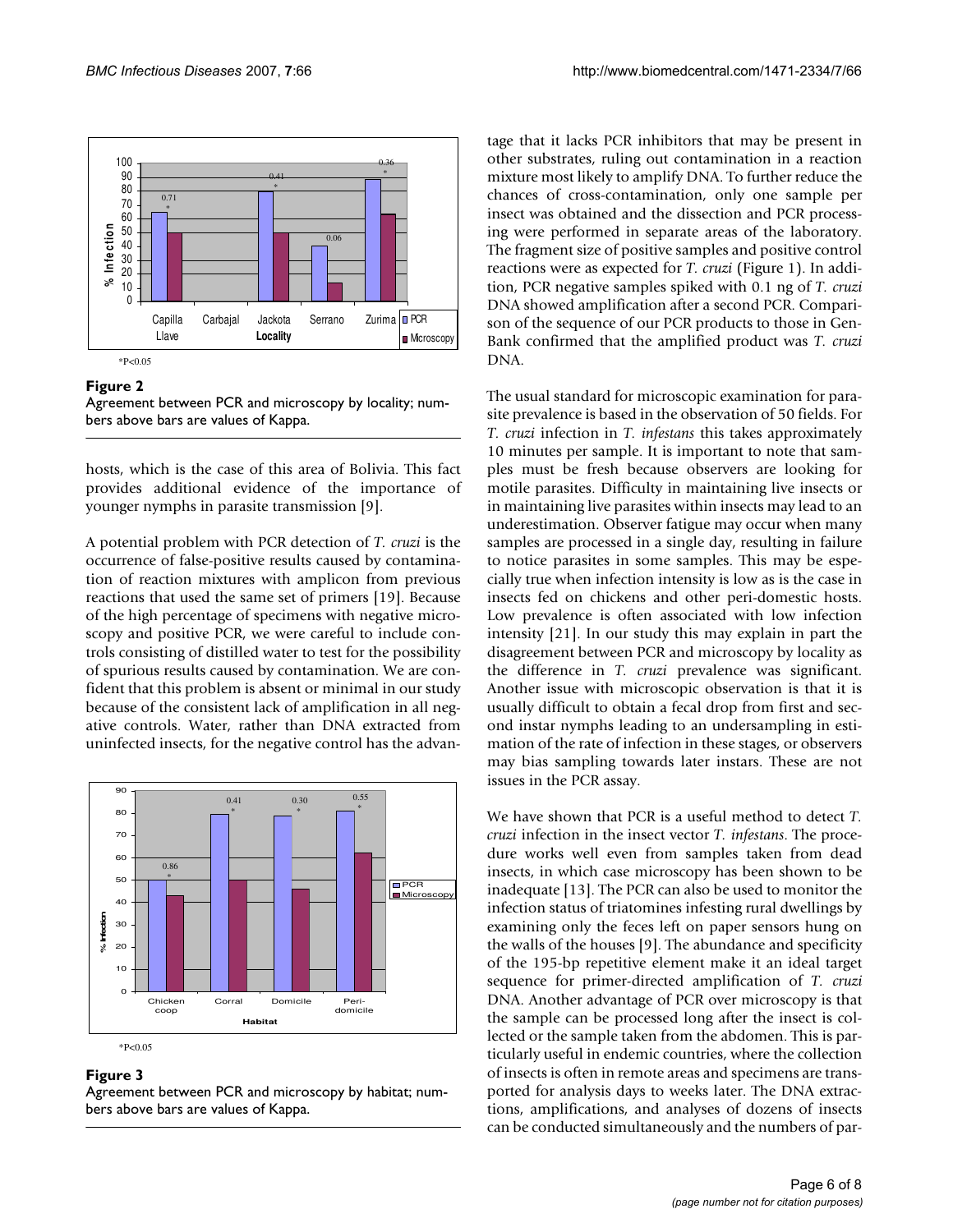

#### Figure 4

Comparison of PCR results by locality; numbers on the Yaxis are adjusted means for PCR results.

asites in individual insects could be estimated by quantitative PCR [10].

### **Conclusion**

The central finding of the present study is that the PCR is significantly more sensitive than microscopy in all habitats, developmental stages and localities in Chuquisaca, Bolivia. Overall we observed a high prevalence of *T. cruzi* infection in *T. infestans* in this area of Bolivia; however, microscopy underestimated infection at all levels examined. This study provides additional evidence of the importance of the PCR assay for the determination of the rate of *Trypanosoma* infection in its triatomine vectors.

### **Competing interests**

The author(s) declare that they have no competing interests.

### **Authors' contributions**

JCP: participated in the conception and design of the study, carried out the microscopic observation, insect classification, DNA extraction, PCR analysis, data analysis and drafted the manuscript. LS: participated in the conception and design of the project, optimization and DNA extraction for the PCR analysis, data analysis and preparation of the manuscript. DL: carried out the PCR-based detection assay. All authors read and approved the final manuscript.

### **Acknowledgements**

The authors gratefully acknowledge the financial support from Fulbright Fellowship (JCP), NSF DUE-0436330 (LS), and UVM Honor's College (DL) URECA program. We are grateful to Dr. Sandra Ballón, from the Laboratorio de Control Vectorial del Servicio Departamental de Salud (SEDES) de Chuquisaca for assistance with insect collection. We also thank Lindsay Christensen and Stephanie Onyekaba for technical assistance; and Bill Kilpatrick, Richard Single, Sara Cahan and Patricia Dorn for comments on the manuscript.

### **References**

1. Schofield CJ, Dias JC: **[The Southern Cone Initiative against](http://www.ncbi.nlm.nih.gov/entrez/query.fcgi?cmd=Retrieve&db=PubMed&dopt=Abstract&list_uids=10050271) [Chagas disease.](http://www.ncbi.nlm.nih.gov/entrez/query.fcgi?cmd=Retrieve&db=PubMed&dopt=Abstract&list_uids=10050271)** *Adv Parasitol* 1999, **42:**1-27.

- 2. Moncayo A: **[Progress toward interruption of Chagas disease.](http://www.ncbi.nlm.nih.gov/entrez/query.fcgi?cmd=Retrieve&db=PubMed&dopt=Abstract&list_uids=10677765)** *Mem Inst Oswaldo Cruz* 1999, **94(Suppl 1):**401-404.
- 3. Dias JCP, Schofield CJ: **[The evolution of Chagas disease \(Amer](http://www.ncbi.nlm.nih.gov/entrez/query.fcgi?cmd=Retrieve&db=PubMed&dopt=Abstract&list_uids=10677697)[ican trypanosomiasis\) control after 90 years since Carlos](http://www.ncbi.nlm.nih.gov/entrez/query.fcgi?cmd=Retrieve&db=PubMed&dopt=Abstract&list_uids=10677697) [Chagas discovery.](http://www.ncbi.nlm.nih.gov/entrez/query.fcgi?cmd=Retrieve&db=PubMed&dopt=Abstract&list_uids=10677697)** *Mem Inst Oswaldo Cruz* 1999, **94(Suppl 1):**103-121.
- 4. WHO-World Health Organization: **Control of Chagas disease.** *WHO Technical Report Series* 1991, **811:**95.
- 5. Moncayo A, Chagas Disease: **[Current Epidemiological Trends](http://www.ncbi.nlm.nih.gov/entrez/query.fcgi?cmd=Retrieve&db=PubMed&dopt=Abstract&list_uids=12973523) [after the Interruption of Vectorial and Transfusional Trans](http://www.ncbi.nlm.nih.gov/entrez/query.fcgi?cmd=Retrieve&db=PubMed&dopt=Abstract&list_uids=12973523)[mission in the Southern Cone Countries.](http://www.ncbi.nlm.nih.gov/entrez/query.fcgi?cmd=Retrieve&db=PubMed&dopt=Abstract&list_uids=12973523)** *Mem Inst Oswaldo Cruz* 2003, **98(5):**577-591.
- 6. Cortez MR, Pinho AP, Cuervo P, Alfaro F, Solano M, Xavier SC, D'Andrea PS, Fernandes O, Torrico F, Noireau F, Jansen AM: **[Ecol](http://www.ncbi.nlm.nih.gov/entrez/query.fcgi?cmd=Retrieve&db=PubMed&dopt=Abstract&list_uids=16797540)[ogy of the transmission cycle in the wild environment of the](http://www.ncbi.nlm.nih.gov/entrez/query.fcgi?cmd=Retrieve&db=PubMed&dopt=Abstract&list_uids=16797540) [Andean valley of Cochabamba, Bolivia.](http://www.ncbi.nlm.nih.gov/entrez/query.fcgi?cmd=Retrieve&db=PubMed&dopt=Abstract&list_uids=16797540)** *Exp Parasitol* 2006, **114(4):**305-313.
- 7. Bermúdez H, Balderrama F, Torrico F: **Identification and characterization of wild foci of** *Triatoma infestans* **in Central Bolivia.** *Am J Trop Med Hyg* 1993, **49(Suppl):**371.
- 8. Shikanai-Yasuda MA, Ochs DE, Tolezano JE, Kirchoff LV: **Use of the polymerase chain reaction for detecting** *Trypanosoma cruzi* **in triatomine vectors.** *Trans R Soc Trop Hyg* 1996, **90(6):**649-51.
- 9. Botto-Mahan C, Ortiz S, Rozas M, Cattan PE, Solari A: **DNA evidence of** *Trypanosoma cruzi* **in the Chilean wild vector** *Mepraia spinolai* **[\(Hemiptera: Reduviidae\).](http://www.ncbi.nlm.nih.gov/entrez/query.fcgi?cmd=Retrieve&db=PubMed&dopt=Abstract&list_uids=16113860)** *Mem Inst Oswaldo Cruz* 2005, **100(3):**237-239.
- 10. Moser DR, Kirchoff LV, Donelson JE: **Detection of** *Trypanosoma cruzi* **[by DNA amplification using the polymerase chain reac](http://www.ncbi.nlm.nih.gov/entrez/query.fcgi?cmd=Retrieve&db=PubMed&dopt=Abstract&list_uids=2504769)[tion.](http://www.ncbi.nlm.nih.gov/entrez/query.fcgi?cmd=Retrieve&db=PubMed&dopt=Abstract&list_uids=2504769)** *J Clin Microbiol* 1989, **27:**1477-1482.
- Avila HA, Pereira JB, Thiemann O, De Paiva E, De Grave W, Morel CM, Simpson L: **Detection of** *Trypanosoma cruzi* **[in blood spec](http://www.ncbi.nlm.nih.gov/entrez/query.fcgi?cmd=Retrieve&db=PubMed&dopt=Abstract&list_uids=8408566)[imens of chronic chagasic patients by polymerase chain reac](http://www.ncbi.nlm.nih.gov/entrez/query.fcgi?cmd=Retrieve&db=PubMed&dopt=Abstract&list_uids=8408566)tion amplification of kinetoplast minicircle DNA: [comparison with serology and xenodiagnosis.](http://www.ncbi.nlm.nih.gov/entrez/query.fcgi?cmd=Retrieve&db=PubMed&dopt=Abstract&list_uids=8408566)** *J Clin Microbiol* 1993, **31(9):**2421-2426.
- 12. Pizarro JC, Ribera W, Aguirre A, De Muynck A: **Estudio parasitológico-entomológico de triatomíneos procedentes de la Provincia Zudañez del Departamento de Chuquisaca.** *Archivos Medicos de Medicina* 1996, **III, 52:**29-33.
- <span id="page-6-0"></span>13. Dorn PL, Engelke D, Rodas A, Rosales R, Melgar S, Brahney B, Flores J, Monroy C: **Utility of the Polymerase Chain Reaction in detection of** *Trypanosoma cruzi* **[in Guatemalan Chagas vec](http://www.ncbi.nlm.nih.gov/entrez/query.fcgi?cmd=Retrieve&db=PubMed&dopt=Abstract&list_uids=10344645)[tors.](http://www.ncbi.nlm.nih.gov/entrez/query.fcgi?cmd=Retrieve&db=PubMed&dopt=Abstract&list_uids=10344645)** *Am J Trop Med Hyg* 1999, **60:**740-745.
- 14. Russomando G, Rojas de Arias A, Almiron M, Figueredo A, Ferreira ME, Morita M: *Trypanosoma cruzi***: polymerase chain reactionbased detection in dried feces of** *Triatoma infestans***[.](http://www.ncbi.nlm.nih.gov/entrez/query.fcgi?cmd=Retrieve&db=PubMed&dopt=Abstract&list_uids=8654552)** *Exp Parasitol* 1996, **83:**62-66.
- <span id="page-6-1"></span>15. Dorn PL, Selgean S, Guillot M: **Simplified Method for Preservation and Polymerase Chain Reaction-amplification of** *Trypanosoma cruzi* **[DNA in Human Blood.](http://www.ncbi.nlm.nih.gov/entrez/query.fcgi?cmd=Retrieve&db=PubMed&dopt=Abstract&list_uids=9332587)** *Mem Inst Oswaldo Cruz* 1997, **92(2):**253-255.
- 16. Dorn PL, Flores J, Brahney B, Gutierrez A, Rosales R, Rodas A, Monroy C: **Comparison of Polymerase Chain Reaction on fresh tissue samples and fecal drops on filter paper for detection of** *Trypanosoma cruzi* **in** *Rhodnius prolixus***[.](http://www.ncbi.nlm.nih.gov/entrez/query.fcgi?cmd=Retrieve&db=PubMed&dopt=Abstract&list_uids=11391422)** *Mem Inst Oswaldo Cruz* 2001, **96:**503-505 [[http://www.scielo.br/pdf/mioc/v96n4/](http://www.scielo.br/pdf/mioc/v96n4/4128.pdf) [4128.pdf\]](http://www.scielo.br/pdf/mioc/v96n4/4128.pdf).
- <span id="page-6-3"></span>17. Brenière SF, Bosseno MF, Tellería J, Carrasco R, Vargas F, Yaksic N, Noireau F: **Field application of PCR diagnosis and strain typing of** *Trypanosoma cruzi* **[in Bolivian triatomines.](http://www.ncbi.nlm.nih.gov/entrez/query.fcgi?cmd=Retrieve&db=PubMed&dopt=Abstract&list_uids=7677221)** *Am J Trop Med Hyg* 1995, **53:**179-184.
- Marcet PL, Duffy T, Cardinal MV, Burgos JM, Lauricella MA, Levin MJ, Kiltron U, Gürtler RE, Schijam AG: **PCR-based screening and lineage identification of** *Trypanosoma cruzi* **[directly from faecal](http://www.ncbi.nlm.nih.gov/entrez/query.fcgi?cmd=Retrieve&db=PubMed&dopt=Abstract&list_uids=16393348) [samples of triatomine bugs from northwestern Argentina.](http://www.ncbi.nlm.nih.gov/entrez/query.fcgi?cmd=Retrieve&db=PubMed&dopt=Abstract&list_uids=16393348)** *Parasitology* 2006, **132:**1-9.
- 19. Kirchoff LV, Votava JR, Ochs DE, Moser DR: **Comparison of PCR and microscopic methods for detecting** *Trypanosoma cruzi***[.](http://www.ncbi.nlm.nih.gov/entrez/query.fcgi?cmd=Retrieve&db=PubMed&dopt=Abstract&list_uids=8727897)** *J Clin Microbiol* 1996, **34(5):**1171-1175.
- <span id="page-6-2"></span>20. Ceceré MC, Castañera MB, Canale DM, Chuit R, Gürtler RE: *Trypanosoma cruzi* **infection in** *Triatoma infestans* **[and other](http://www.ncbi.nlm.nih.gov/entrez/query.fcgi?cmd=Retrieve&db=PubMed&dopt=Abstract&list_uids=10446505) [triatomines: long-term effects of a control program in rural](http://www.ncbi.nlm.nih.gov/entrez/query.fcgi?cmd=Retrieve&db=PubMed&dopt=Abstract&list_uids=10446505) [northwestern Argentina.](http://www.ncbi.nlm.nih.gov/entrez/query.fcgi?cmd=Retrieve&db=PubMed&dopt=Abstract&list_uids=10446505)** *Pan American Journal of Public Health* 1999, **5:**392-399.